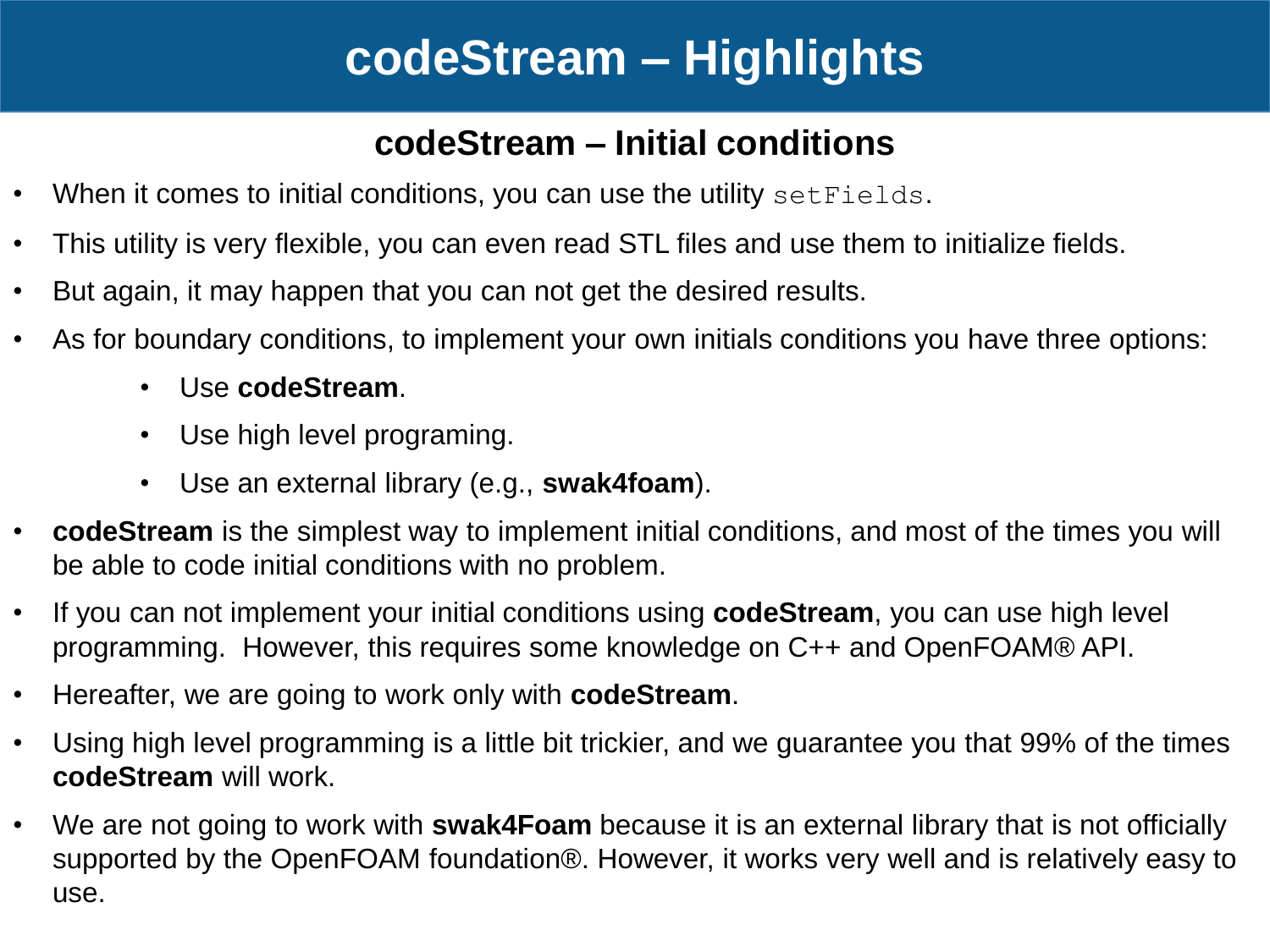- When it comes to initial conditions, you can use the utility set Fields.
- This utility is very flexible, you can even read STL files and use them to initialize your fields.
- But in case that you can not get the desired results using set Fields, you can implement your own initial conditions using **codeStream**.
- To implement initial conditions using **codeStream**, we proceed in a similar way as for boundary conditions.
- The source code and binaries are automatically generated and copied in the directory **dynamicCode** of the current case.
- The source code is compiled automatically at run-time.
- The use of **codeStream** is a very good alternative to avoid high level programming of initial conditions or the use of external libraries.
- Hereafter we will use **codeStream** to implement new initial conditions.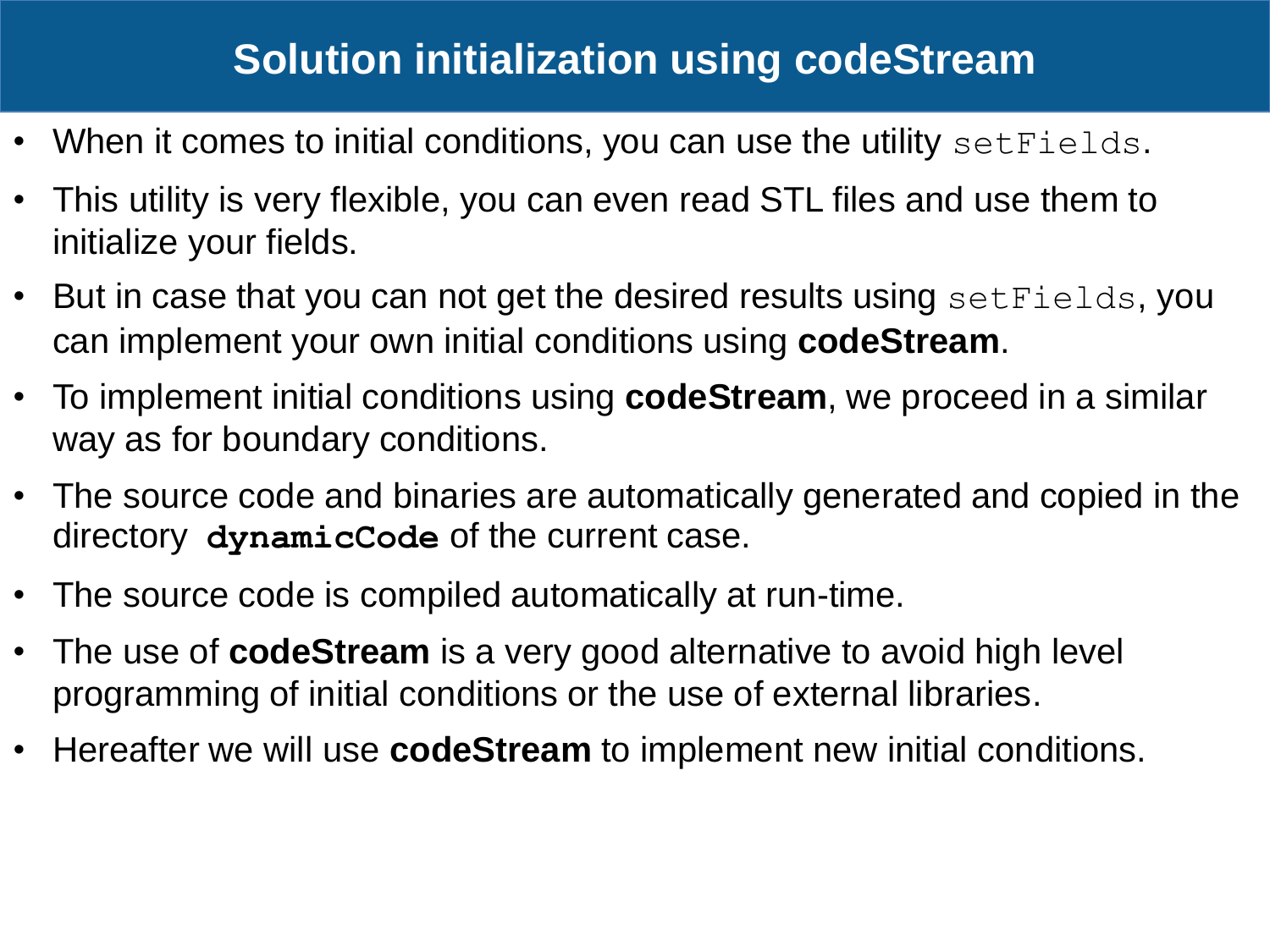Body of the **codeStream** directive for initial conditions

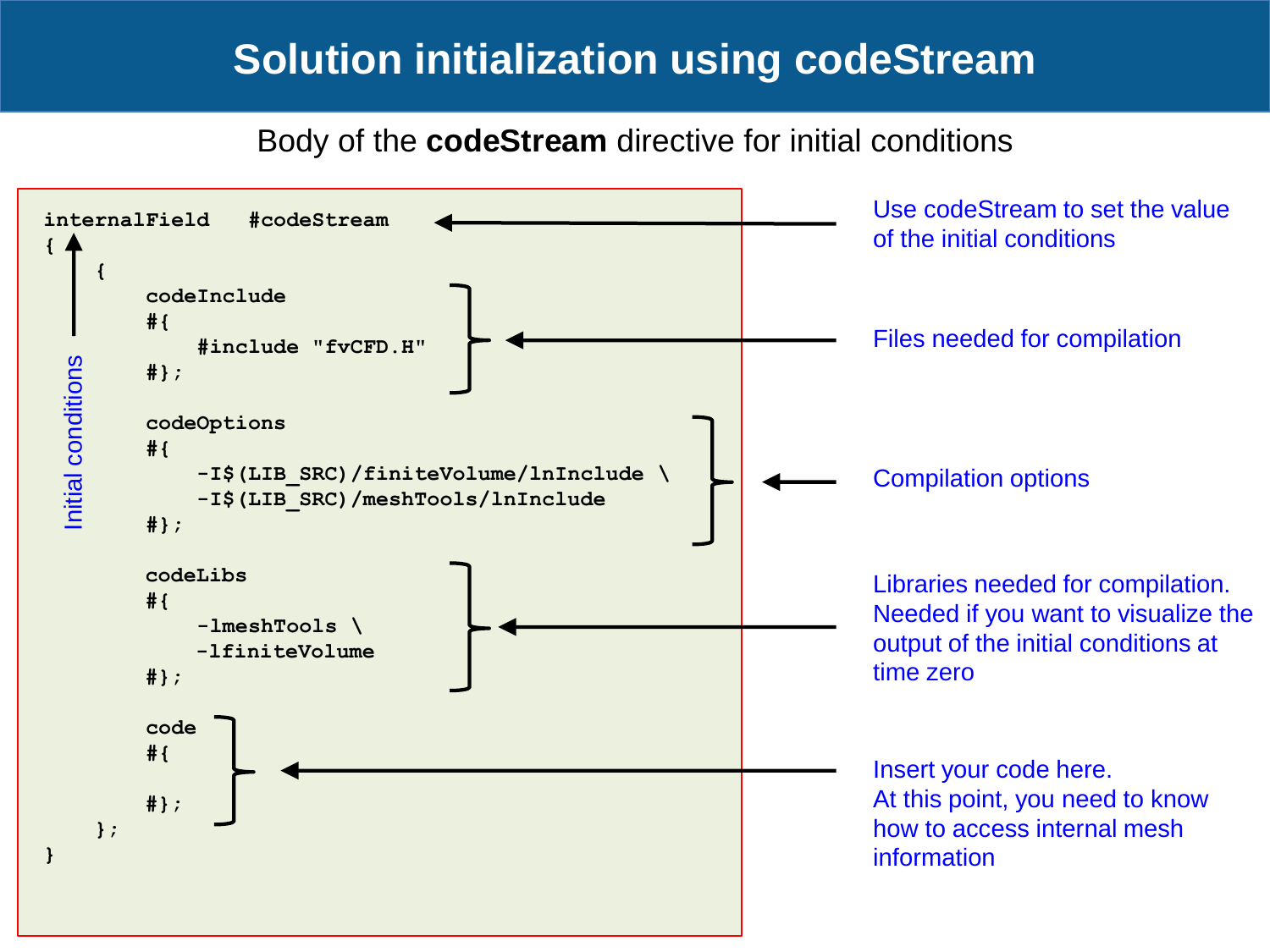Implementation of an elliptic initialization using **codeStream**

- Let us implement an elliptic initialization using **codeStream**.
- The firs step is to know your domain and identify the region that you want to initialize.
- Then you will need to do a little bit of math to get the expression for the initialization.
- In this example, we are also going to show you how to do the same initialization by reading a STL file with the utility set Fields.



Initialization using **codeStream Initialization using a STL with setFields**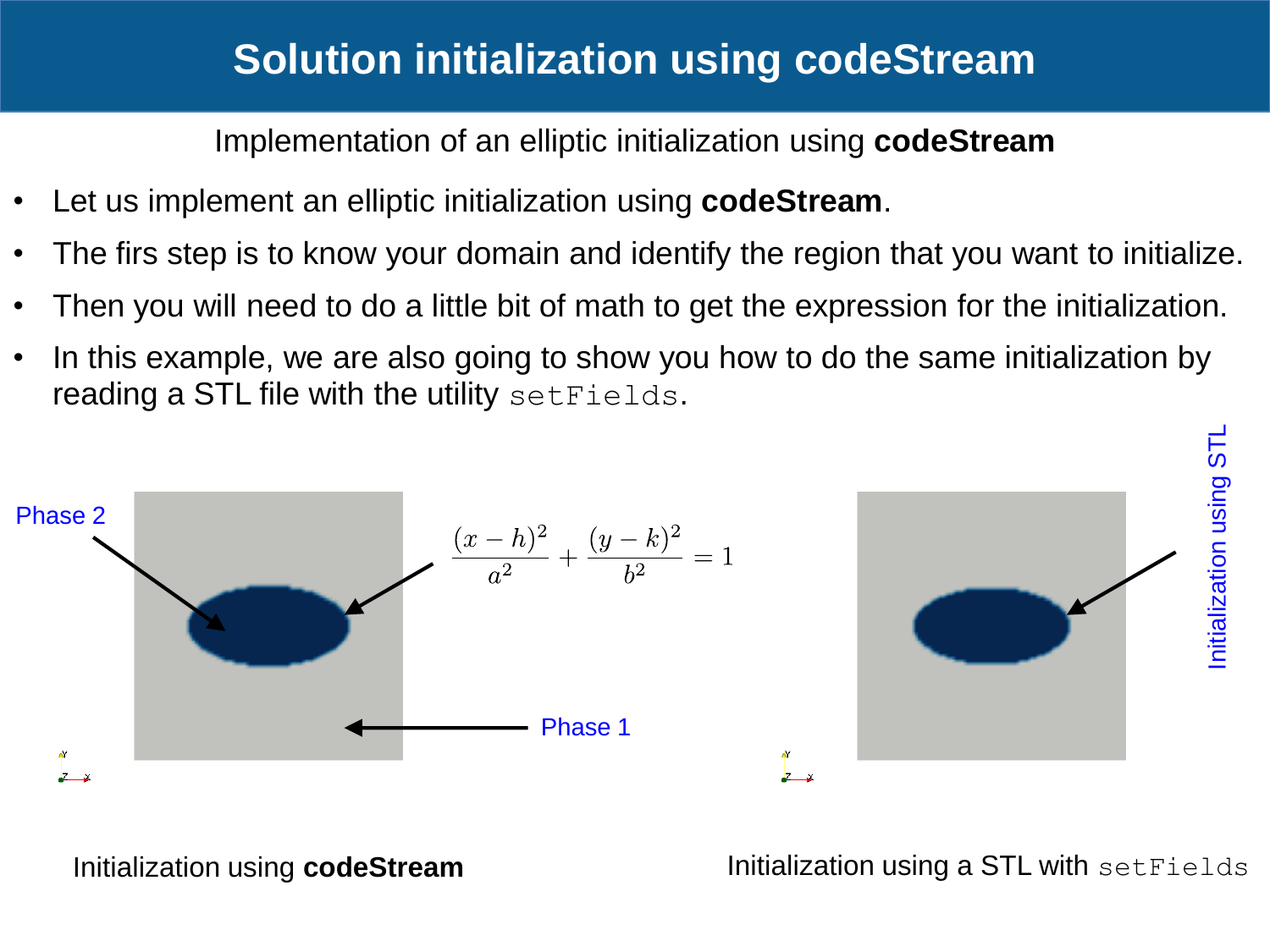• The **codeStream** IC in the body of the file *alpha.phase1* is as follows,

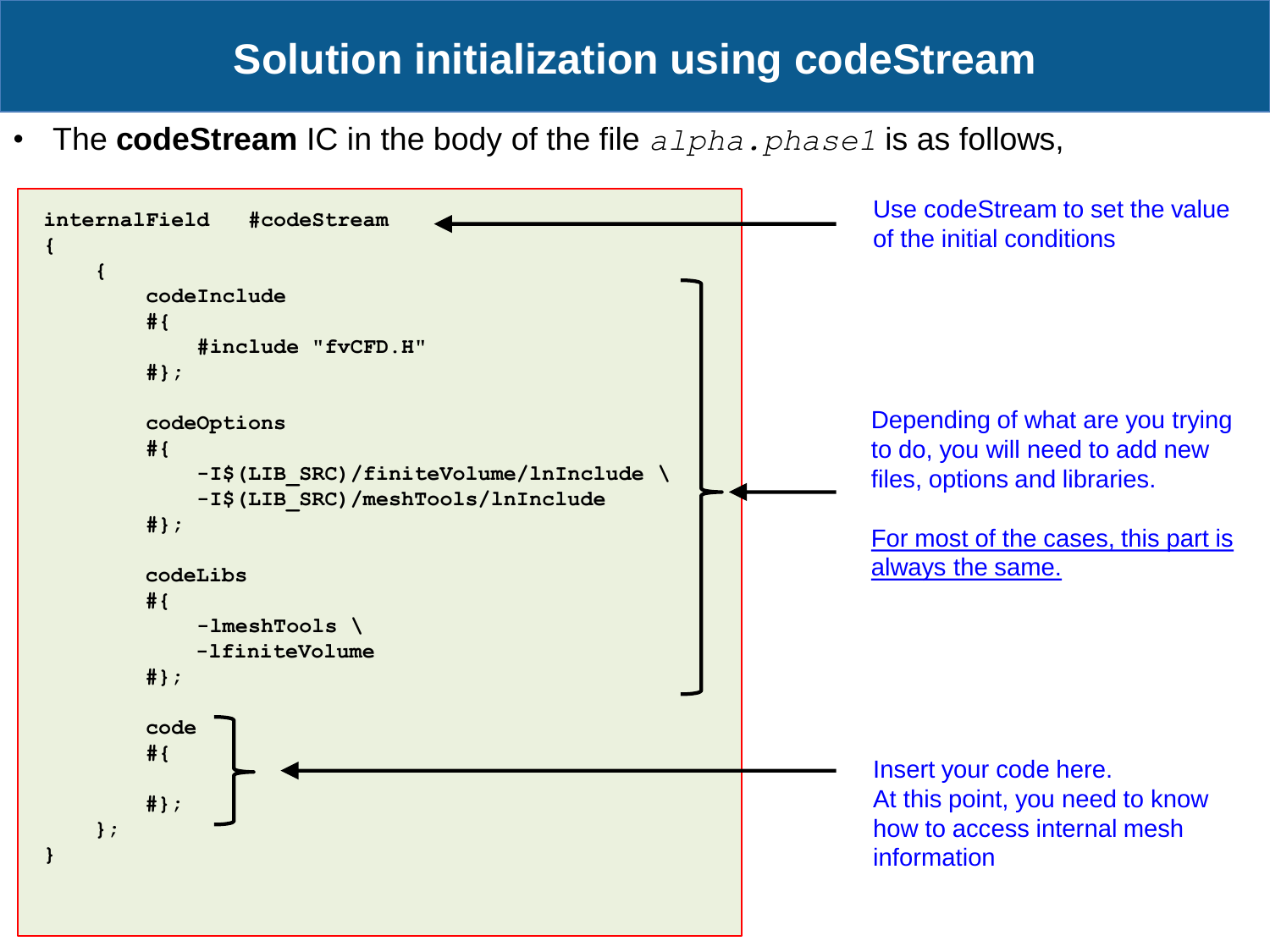• The **code** section of the **codeStream** IC in the body of the file *alpha.phase1* is as follows,



following statement

following statement

Assign value to alpha Assign value to alpha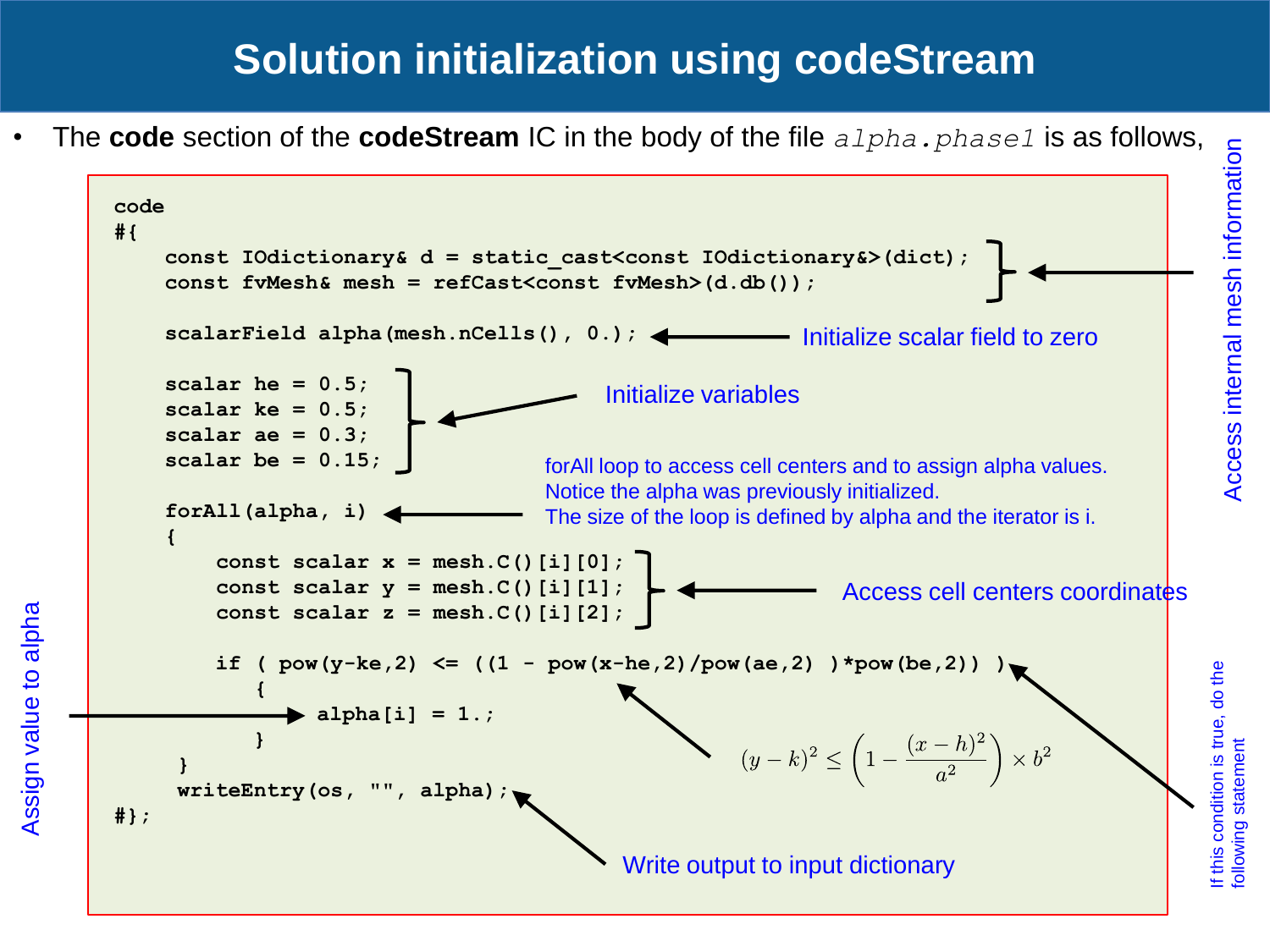Implementation of an elliptic initialization using **codeStream**

- This case is ready to run, the input files are located in the directory **\$PTOFC/101programming/codeStream\_INIT/elliptical\_IC**
- To run the case, type in the terminal,
	- 1. | \$> cd \$PTOFC/101programming/codeStream\_INIT/elliptical\_IC
	- $2.$   $\sqrt{5}$  foamCleanTutorials
	- $3.$   $\frac{1}{2}$  blockMesh
	- 4.  $|$ \$> rm  $-rf$  0
	- 5.  $|$ \$> cp -r 0 org 0
	- 6.  $|$ \$> paraFoam
	- 7.  $|\hat{S}\rangle$  interFoam | tee log
	- 8.  $|$ \$> paraFoam
- In step 6, we launch paraFoam to visualize the initialization.
- FYI, you can run in parallel with no problem.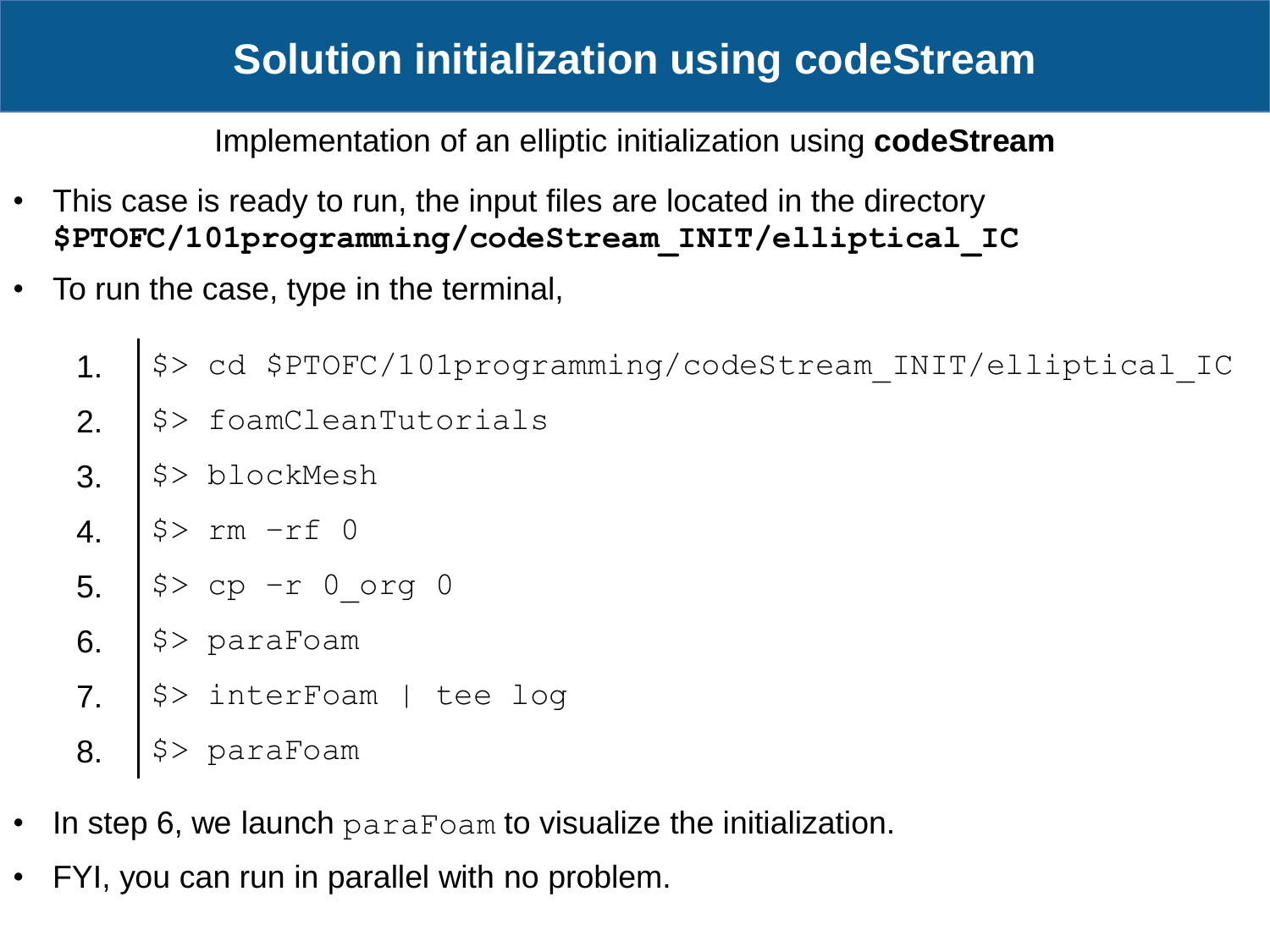Implementation of an elliptic initialization using **codeStream**

• If everything went fine, you should get something like this



Time: 0.000000

[www.wolfdynamics.com/wiki/BCIC/bubble\\_zeroG.gif](http://www.wolfdynamics.com/wiki/BCIC/bubble_zeroG.gif)

[www.wolfdynamics.com/wiki/BCIC/bubble\\_zeroG\\_SF.gif](http://www.wolfdynamics.com/wiki/BCIC/bubble_zeroG_SF.gif)

Surface tension driven flow - Bubble in a zero gravity flow using interFoam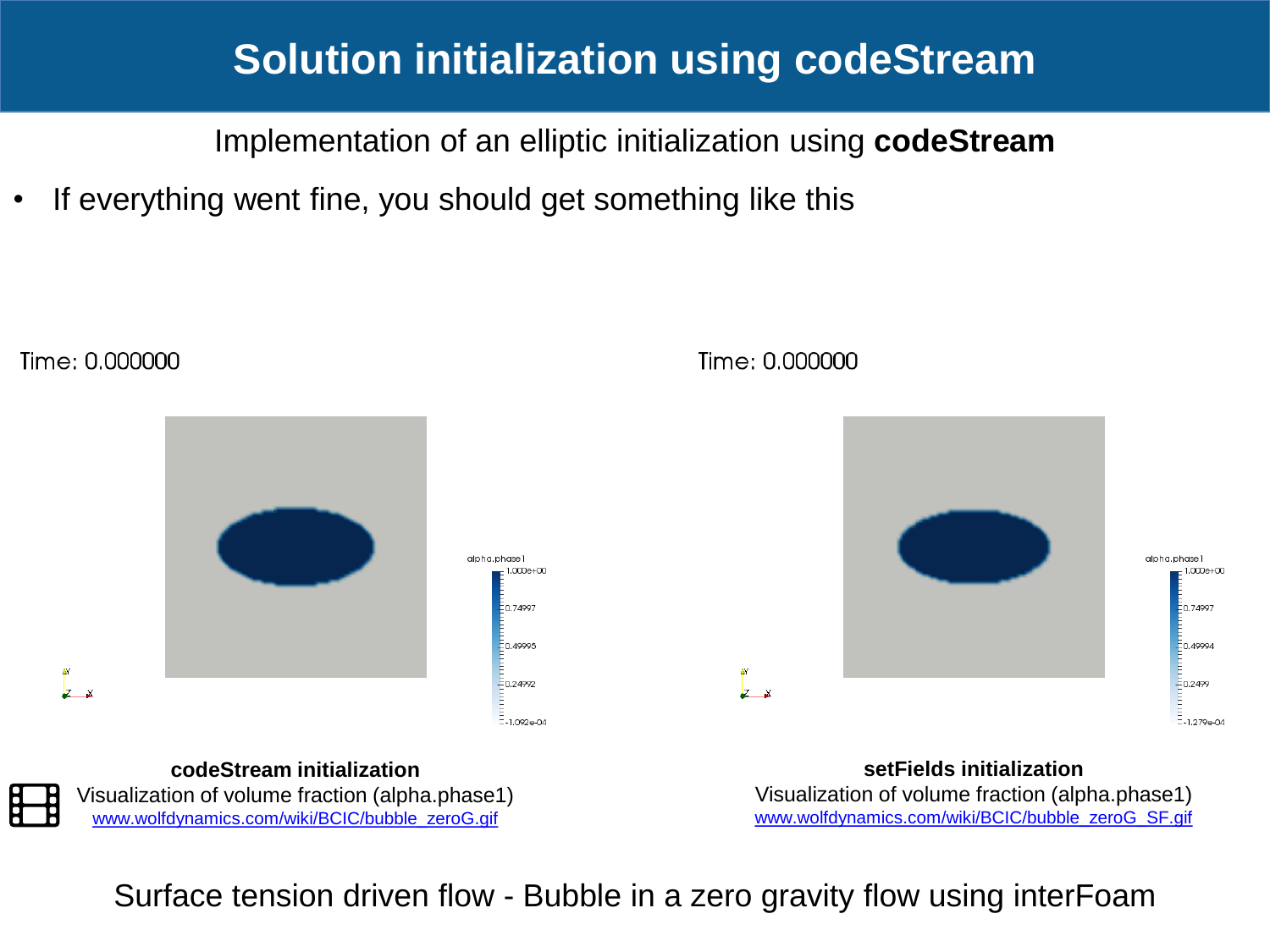Elliptic initialization using **setFields**

- Let us do the same initialization using a STL file with set Fields.
- First, you will need to create the solid model that encloses the region you want to initialize. For this, you can use your favorite CAD/solid modeling software. Remember to save the geometry is STL format.
- Then you will need to read in the STL file using set Fields. You will need to modify the setFieldsDict dictionary.

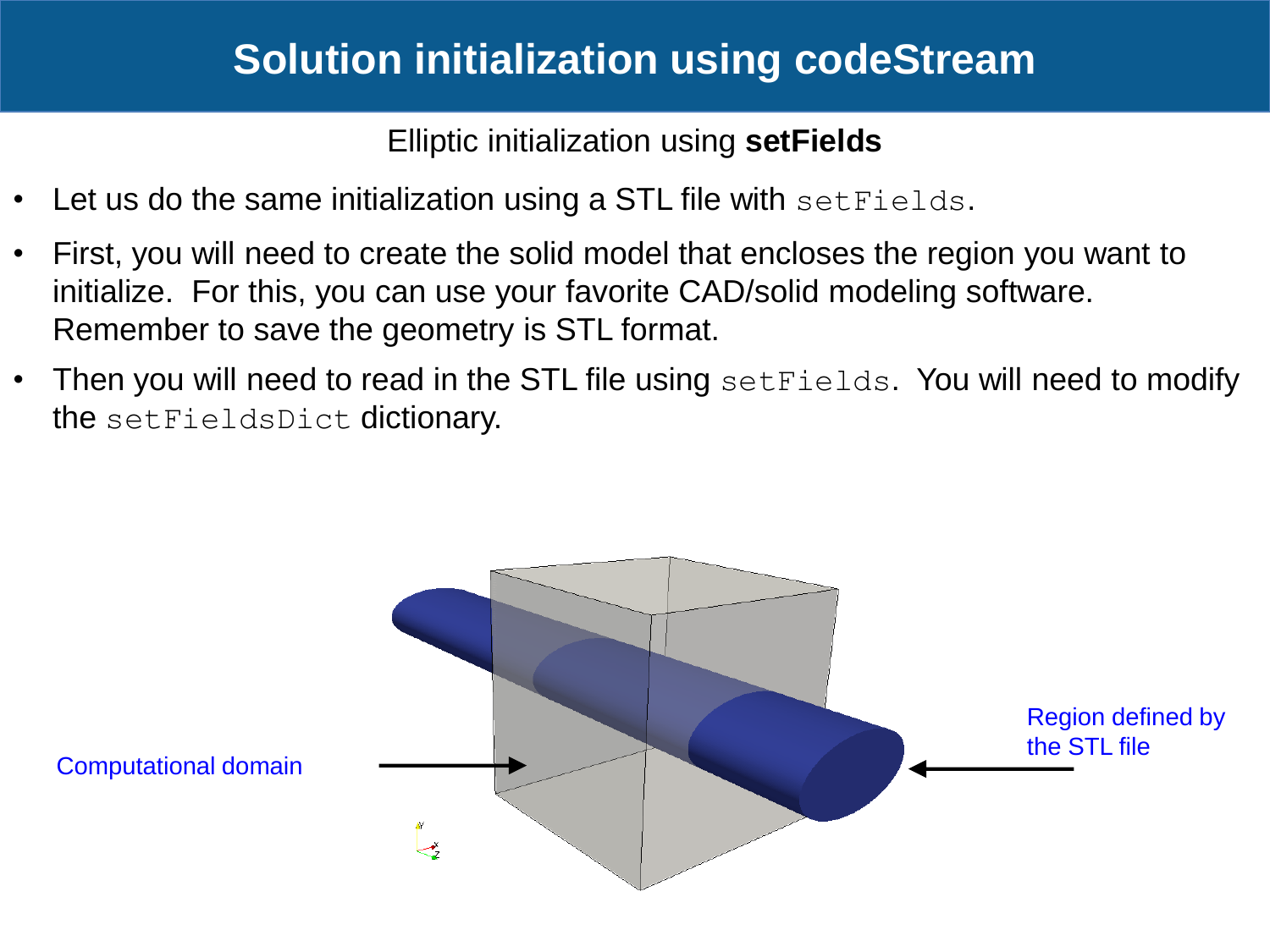The **setFieldsDict** dictionary

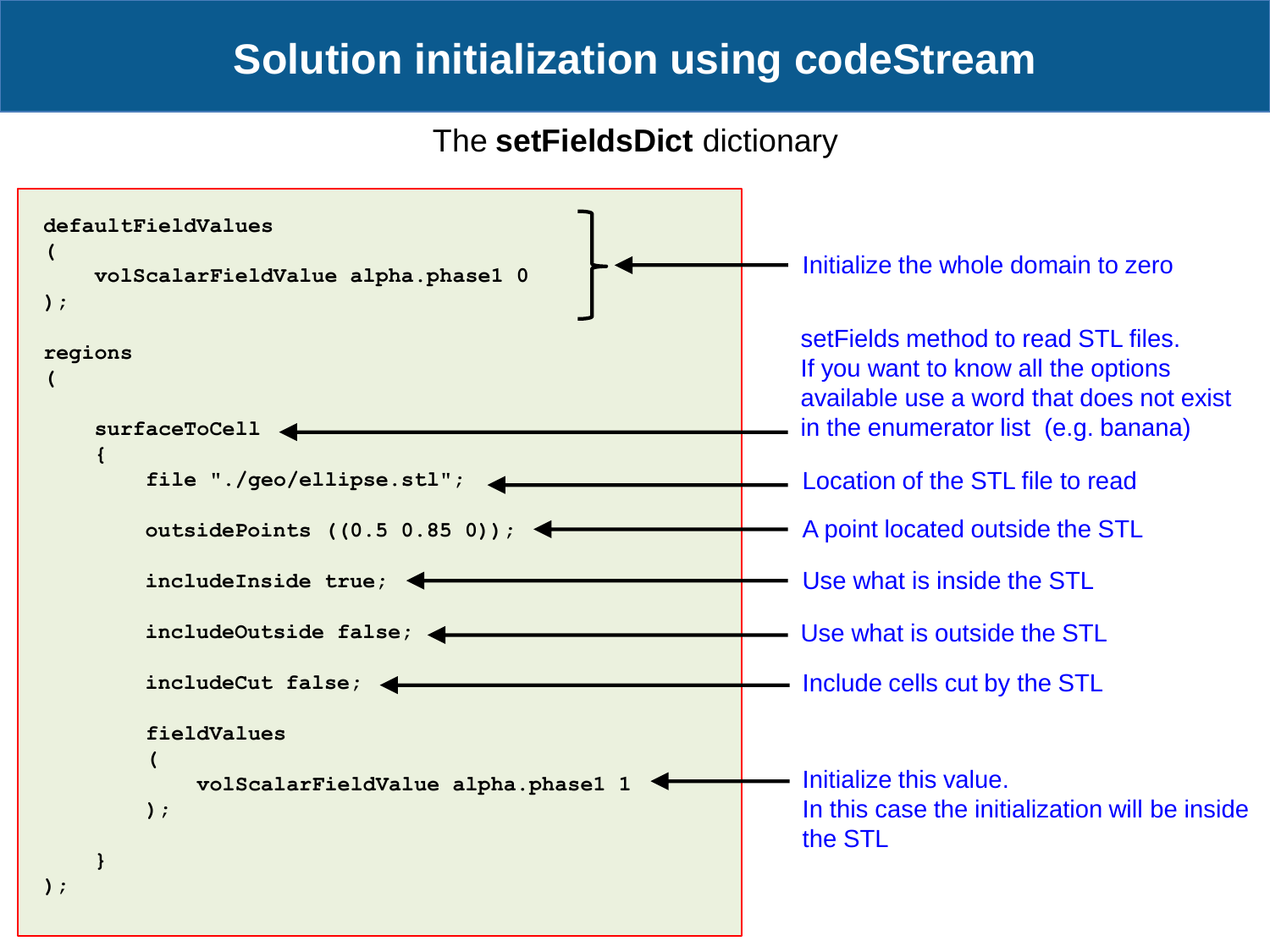Elliptic initialization using **setFields**

- This case is ready to run, the input files are located in the directory **\$PTOFC/101programming/codeStream\_INIT/elliptical\_IC**
- To run the case, type in the terminal,
	- 1. | \$> cd \$PTOFC/101programming/codeStream\_INIT/elliptical\_IC
	- $2.$   $\sqrt{5}$  foamCleanTutorials
	- $3. \mid \frac{5}{2}$  blockMesh
	- 4.  $|$ \$> rm  $-rf$  0
	- 5.  $|$ \$> cp -r 0 org 0
	- 6.  $|$ \$> setFields
	- 7.  $|$  \$> paraFoam
- At this point, compare this initialization with the previous one.
- Also, feel free to launch the simulation using interFoam.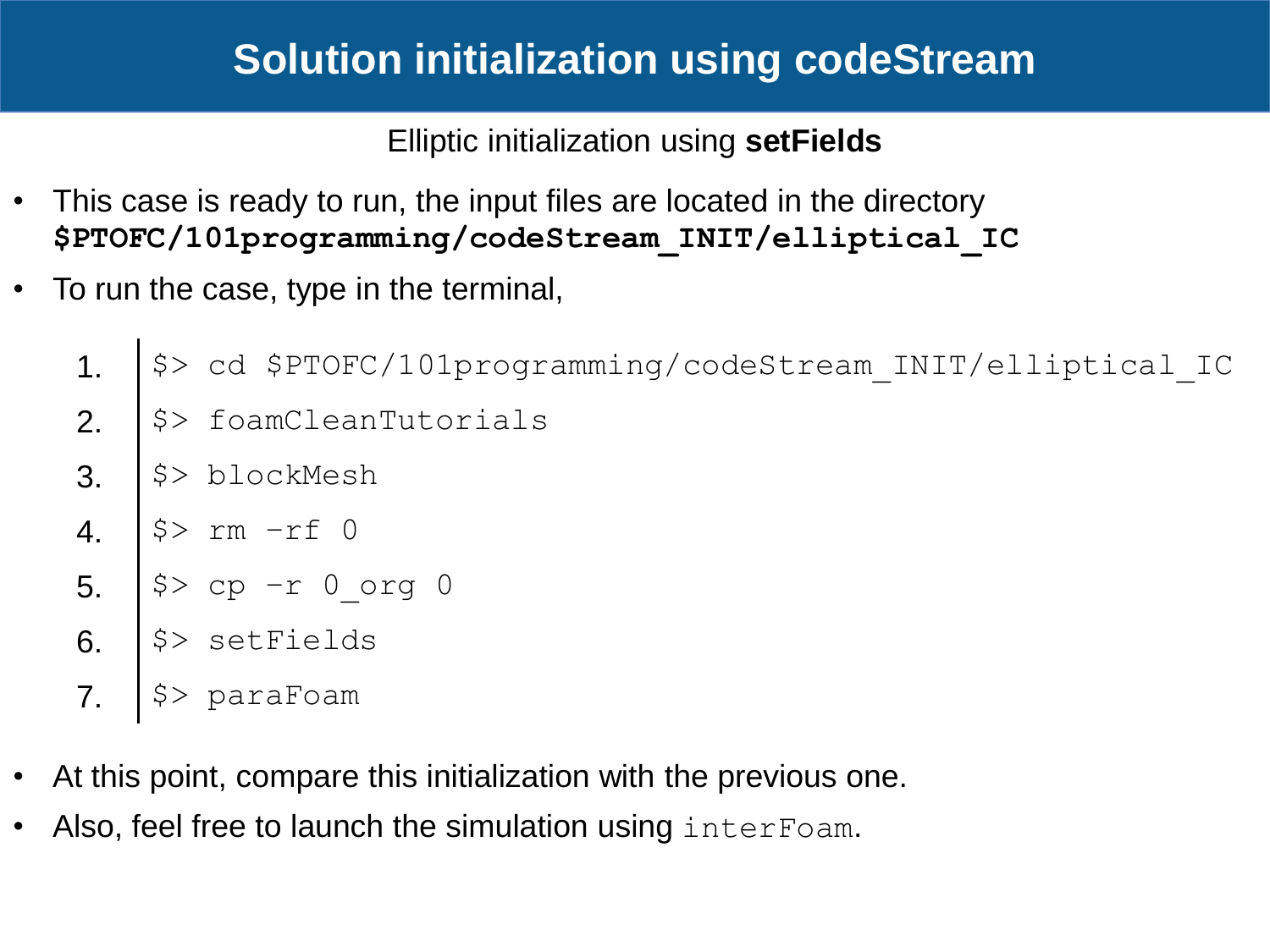#### Rayleigh-Taylor instability initialization

- Let us study the Rayleigh-Taylor instability.
- In this case, we have two phases with different physical properties (one phase is heavier).
- To onset this instability, we need to perturbate somehow the interface between the two phases.
- We will use **codeStream** to initialize the two phases.
- For simplicity, we will only show the **code** section of the input files.
- The entries **codeInclude, codeOptions,**  and **codeLibs**, are the same most of the times.

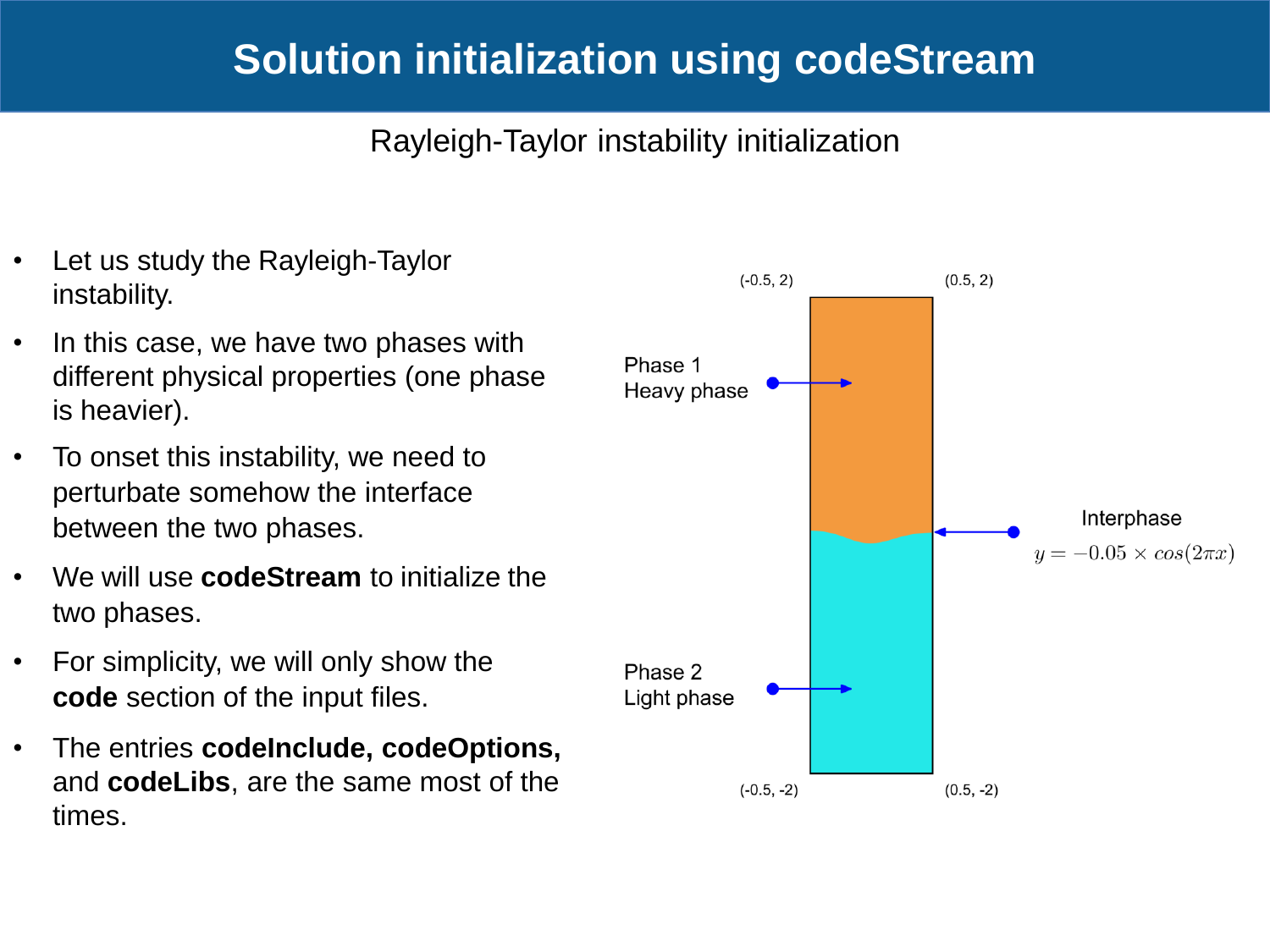• The **code** section of the **codeStream** IC in the body of the file *alpha.phase1* is as follows,



- For simplicity, we only show the **code** section.
- The rest of the body of the **codeStream** IC is a template.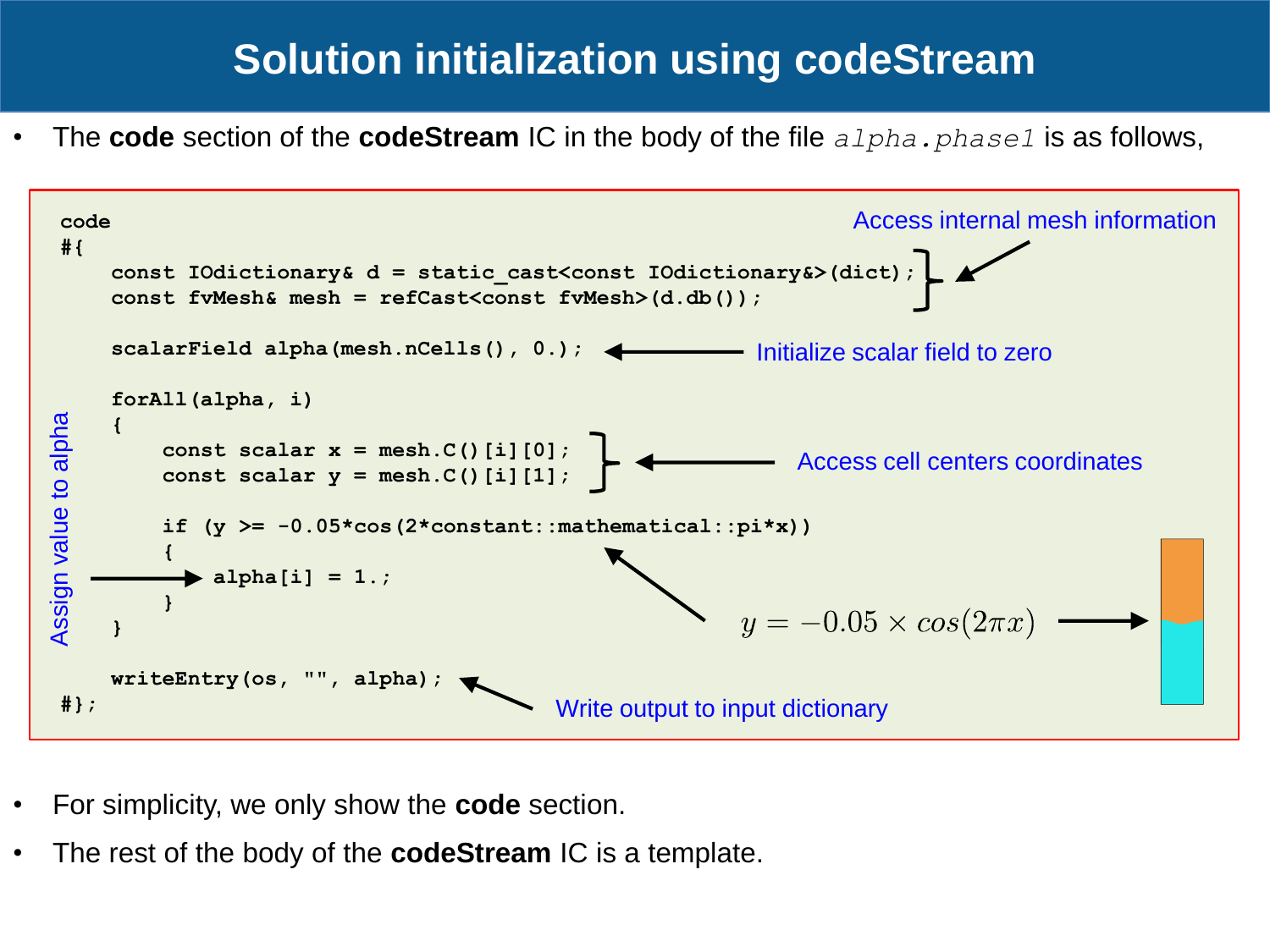Rayleigh-Taylor instability initialization

- This case is ready to run, the input files are located in the directory **\$PTOFC/101programming/codeStream\_INIT/rayleigh\_taylor**
- To run the case, type in the terminal,
	- 1. | \$> cd \$PTOFC/101programming/codeStream INIT/rayleigh taylor
	- 2.  $|\hat{\varphi}\rangle$  foamCleanTutorials
	- $3.$   $\sqrt{5}$  blockMesh
	- 4.  $|$ \$> interFoam | tee log
	- 5.  $|s\rangle$  paraFoam

• FYI, you can run in parallel with no problem.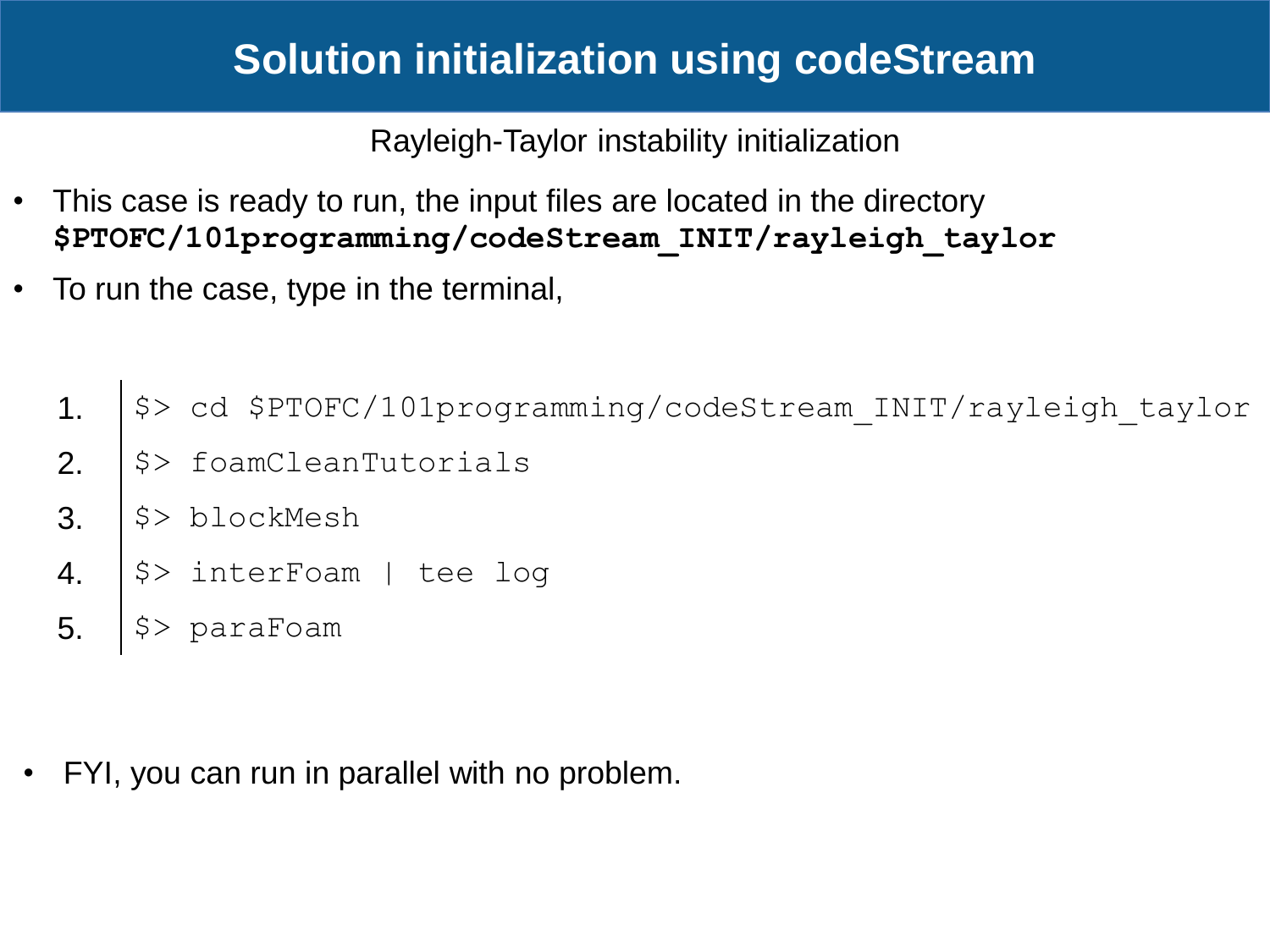Rayleigh-Taylor instability initialization

• If everything went fine, you should get something like this



Initial conditions

Visualization of volume fraction, static pressure and velocity magnitude [www.wolfdynamics.com/wiki/BCIC/rayleigh\\_taylor\\_ins1.gif](http://www.wolfdynamics.com/wiki/BCIC/rayleigh_taylor_ins1.gif)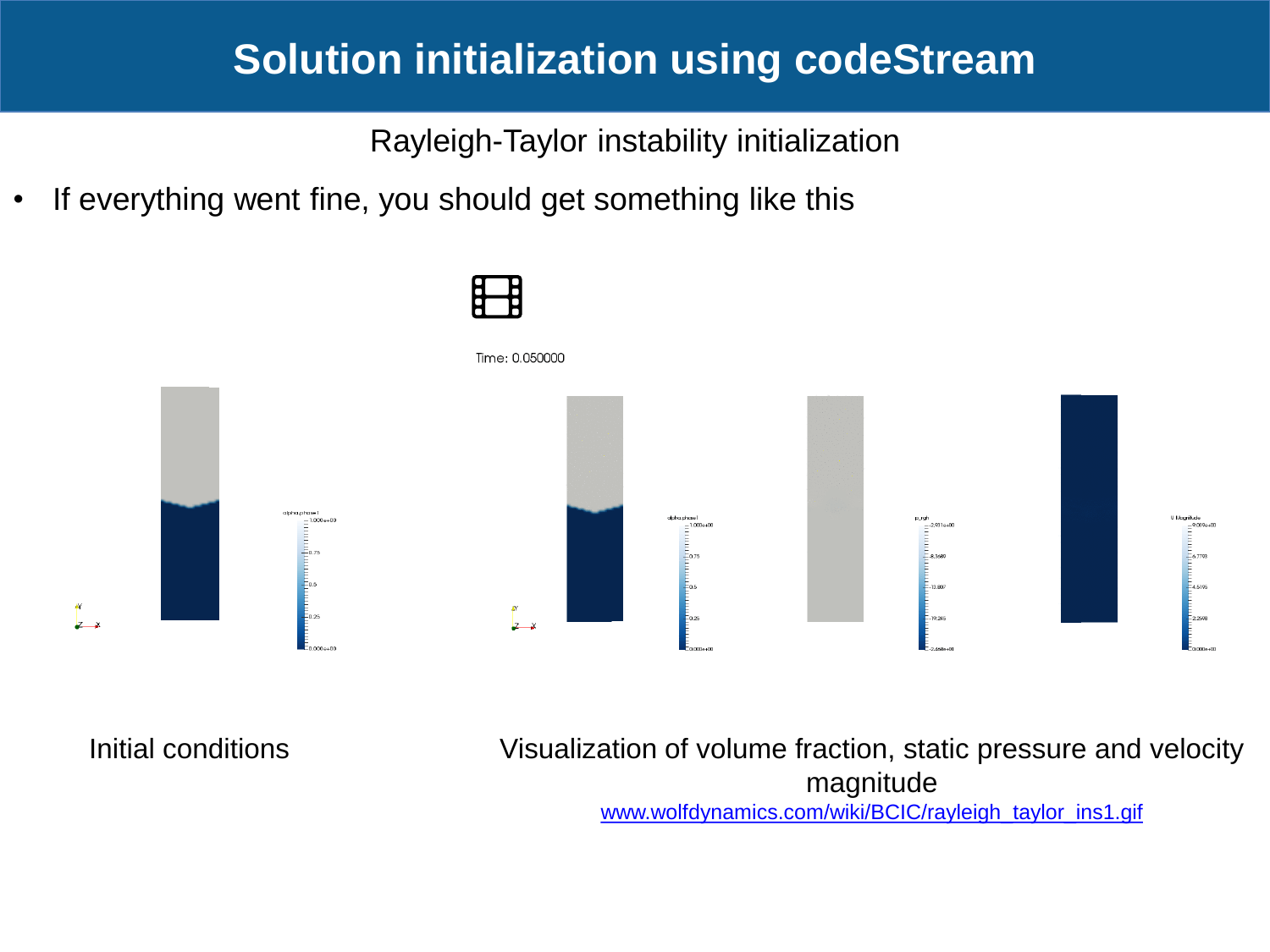Filling a tank using **codeStream** and **codedFixedValue**

- Let us do a final example.
- We will implement BCs and ICs at the same.
- For simplicity, we will only show the **code** section of the input files.
- This setup is similar to the last example of the previous section (filling a tank using **codedFixedValue**).



Water enters here This is a single boundary patch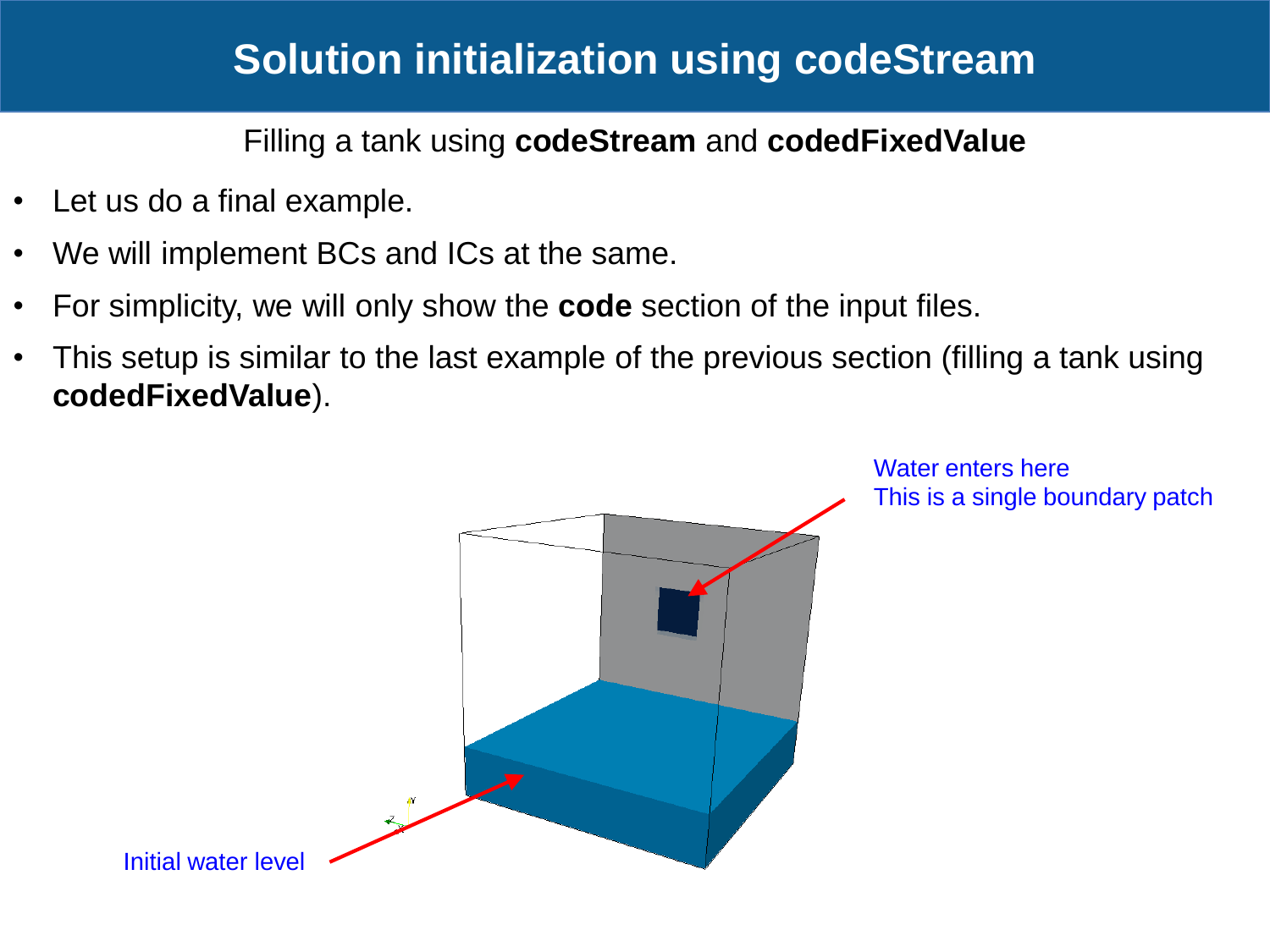• The **code** section of the **codeStream** IC in the body of the file *alpha.water* is as follows,

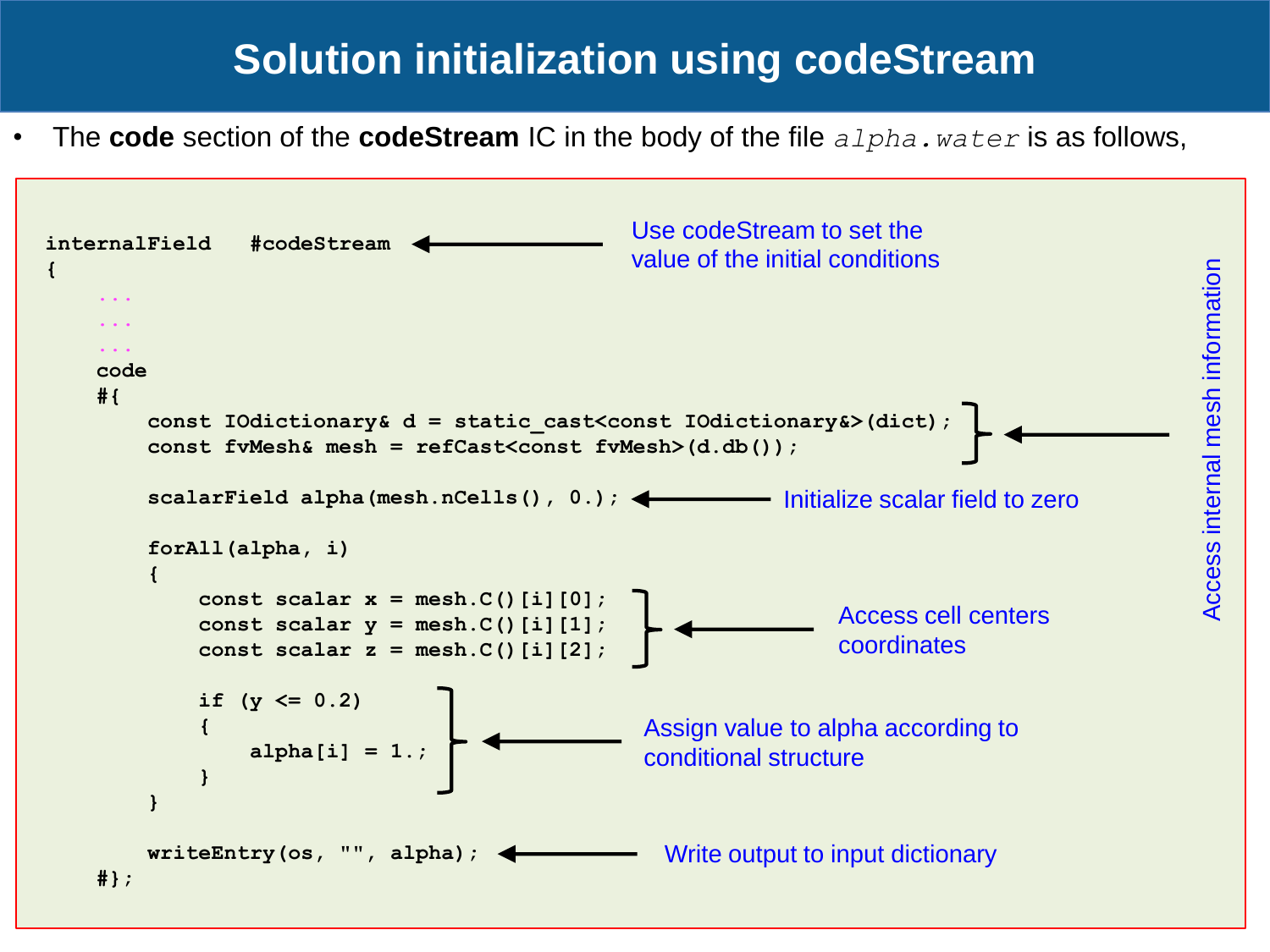• The **code** section of the **codeFixedValue** BC in the body of the file *U* is as follows,

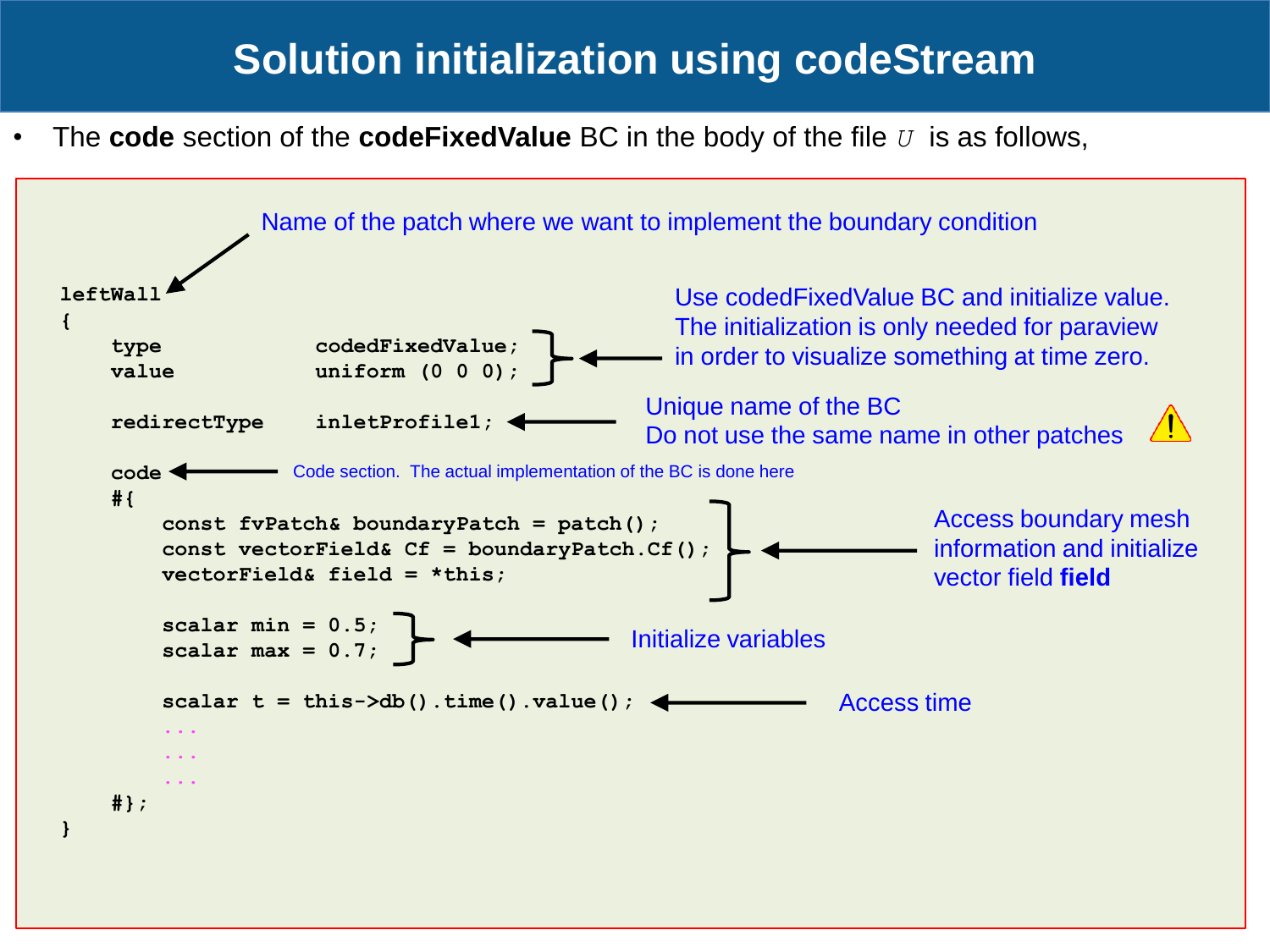• The **code** section of the **codeFixedValue** BC in the body of the file *U* is as follows,

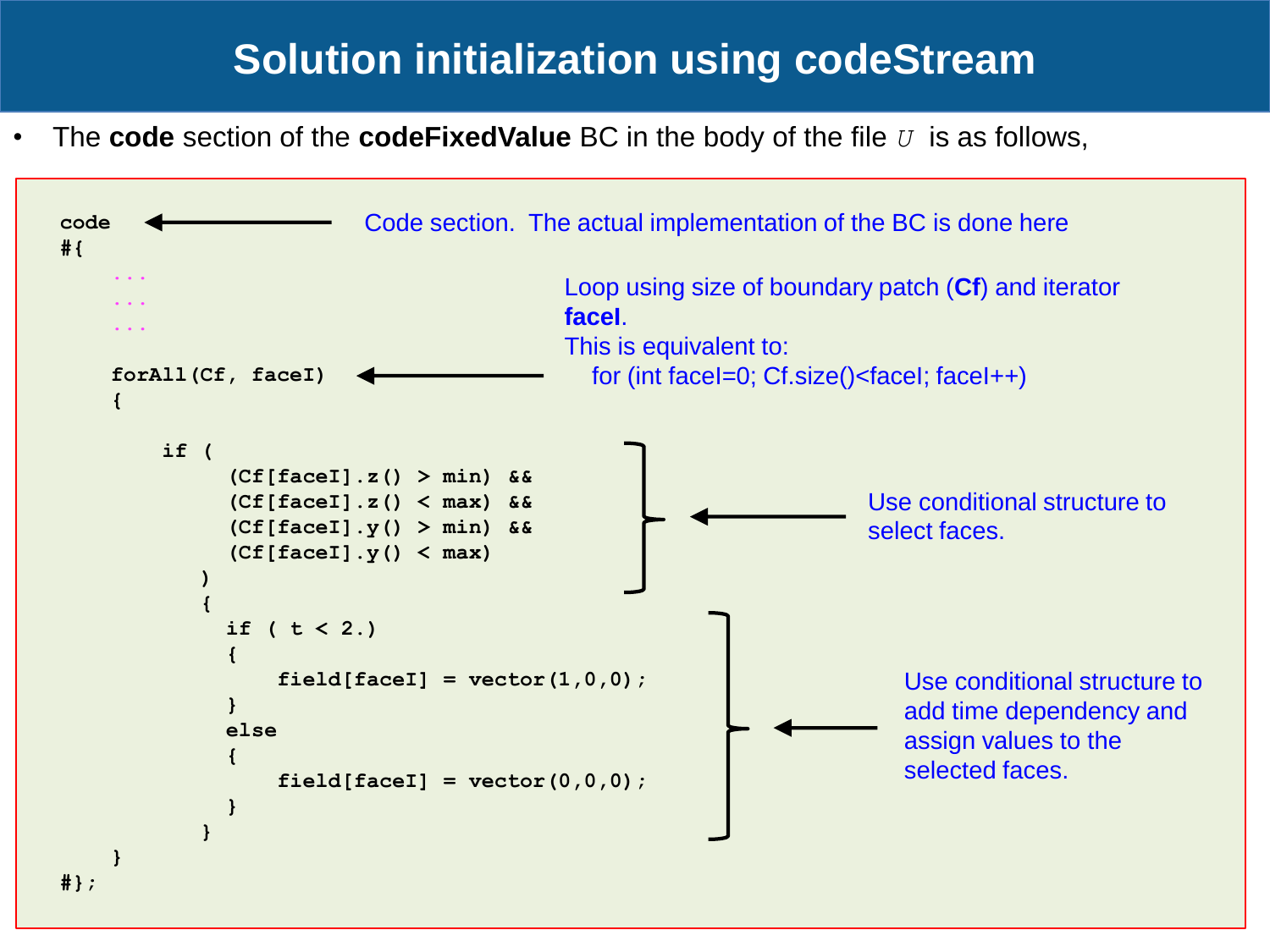• The **code** section of the **codeFixedValue** BC in the body of the file *alpha.water* is as follows,

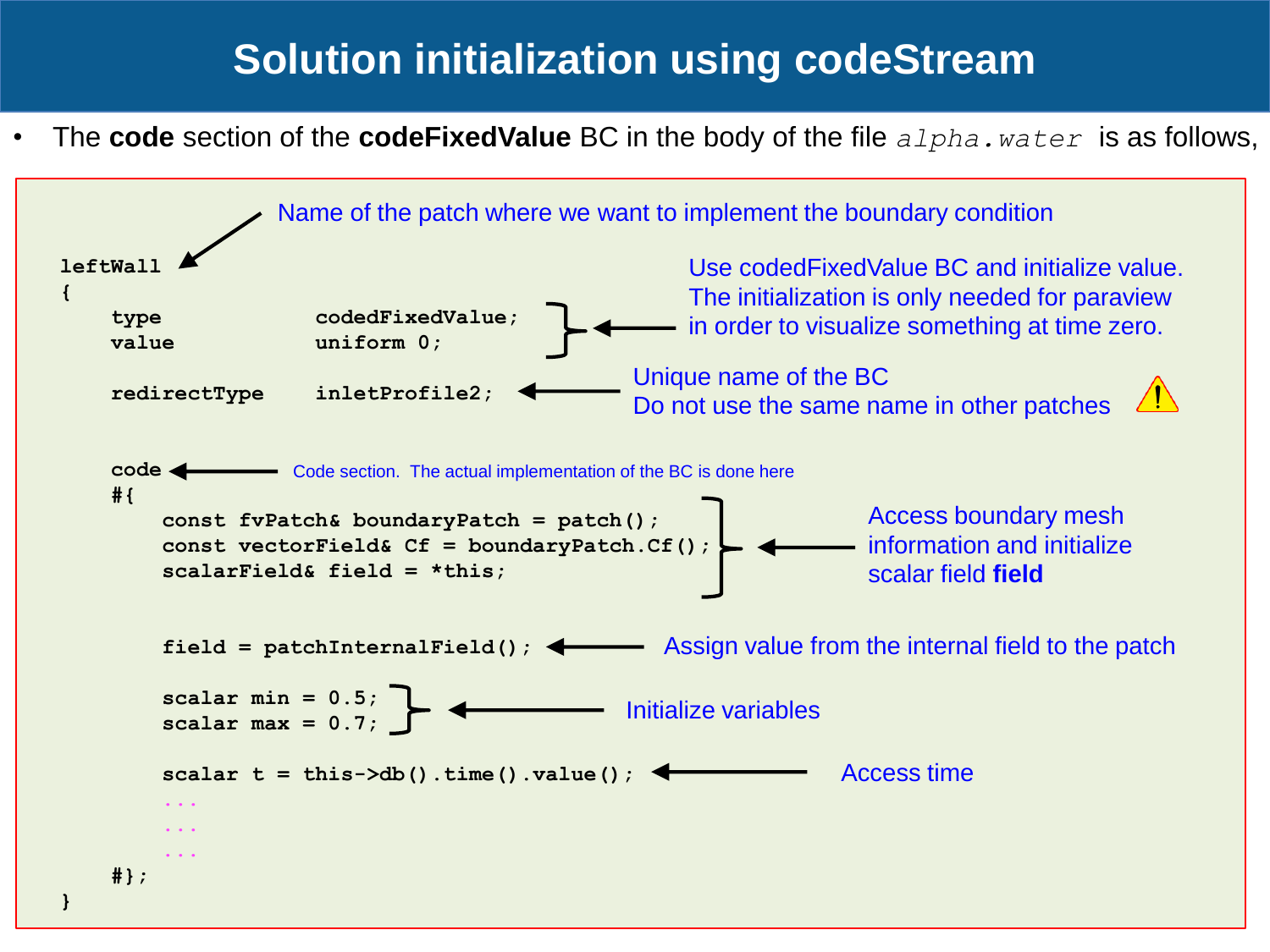• The **code** section of the **codeFixedValue** BC in the body of the file *alpha.water* is as follows,